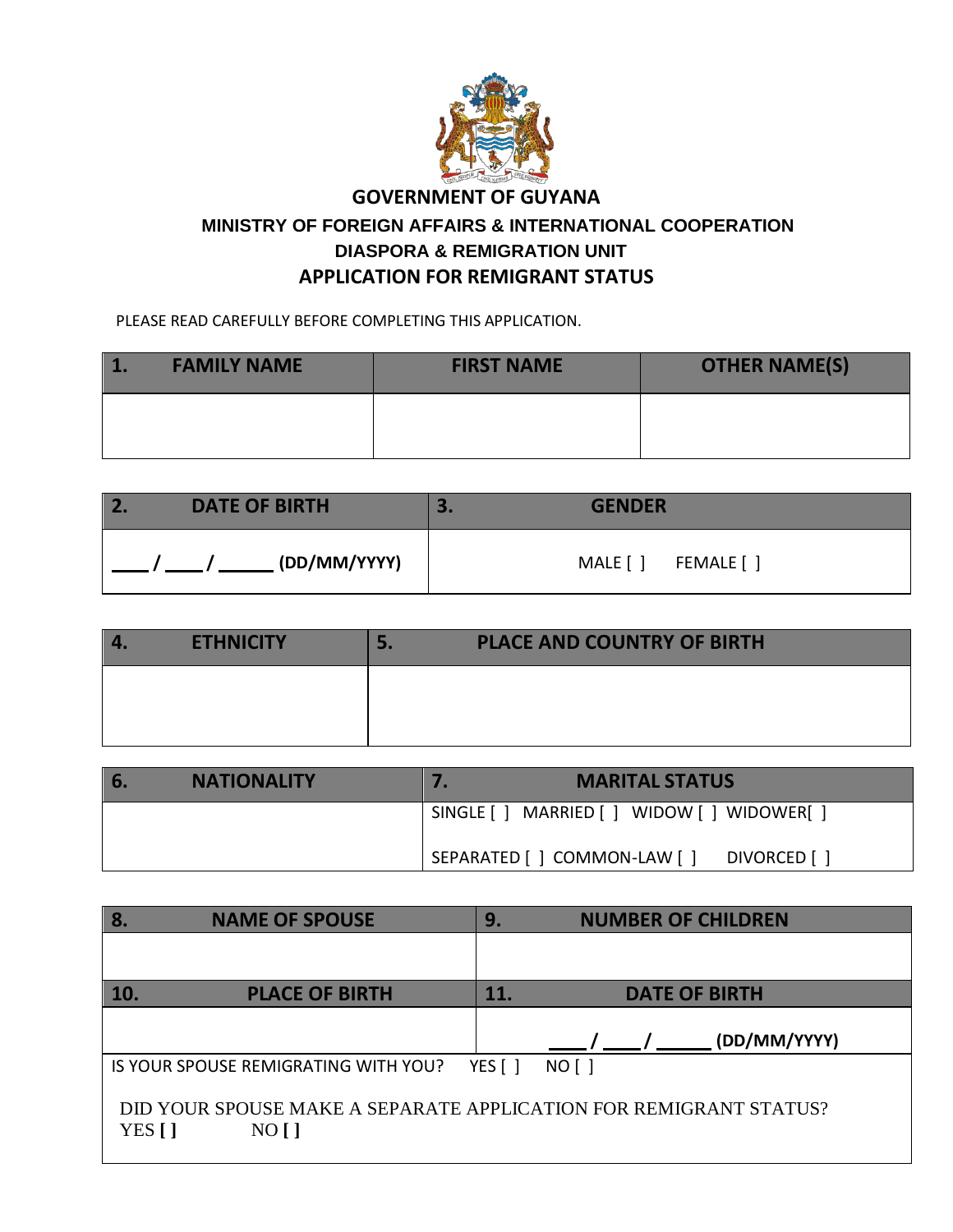## **12. ARE YOU A PERMANENT RESIDENT OF THE COUNTRY FROM WHICH YOU ARE RE-MIGRATING?**

| YES $\lceil \rceil$<br>NO [ ]<br>IF YES, STATE COUNTRY         |                             |  |
|----------------------------------------------------------------|-----------------------------|--|
| DATE OF PERMANENT RESIDENCE                                    | / ___ / ______ (DD/MM/YYYY) |  |
| ADDRESS IN COUNTRY WHERE YOU<br><b>RESIDED WHILST OVERSEAS</b> |                             |  |

| <b>TRAVEL DOCUMENT DETAILS</b><br>13.         |                                    |  |
|-----------------------------------------------|------------------------------------|--|
| PASSPORT NUMBER                               |                                    |  |
| <b>DATE OF ISSUE</b>                          | _____/ _____/ _______ (DD/MM/YYYY) |  |
| <b>DATE OF EXPIRY</b>                         |                                    |  |
|                                               | <b>ENTRY</b><br><b>EXIT</b>        |  |
|                                               | $\sqrt{1}$<br>$\frac{1}{\sqrt{2}}$ |  |
|                                               | $\sqrt{1}$<br>$\frac{1}{\sqrt{2}}$ |  |
| DATES OF ENTRY AND EXIT                       | $\sqrt{1}$                         |  |
| TO AND FROM GUYANA FOR<br>THE LAST FIVE YEARS | $-1$ $1$<br>$\sqrt{1}$             |  |
|                                               | $\sqrt{1}$                         |  |
|                                               | $\sqrt{1}$                         |  |
|                                               |                                    |  |
|                                               |                                    |  |
|                                               | $\sqrt{ }$                         |  |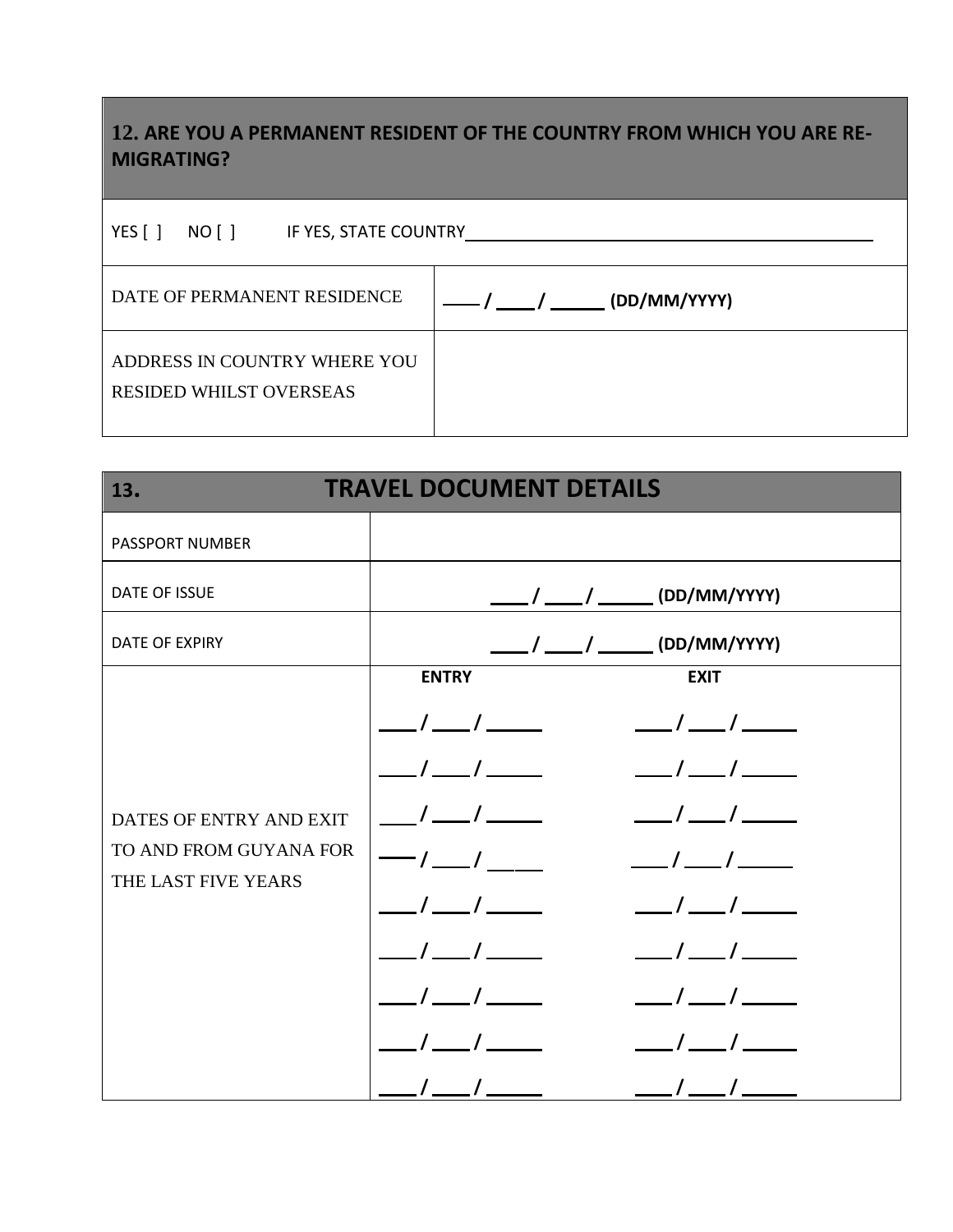| 14.                                                                                            | <b>LOCAL INFORMATION (IN GUYANA)</b> |
|------------------------------------------------------------------------------------------------|--------------------------------------|
| PERMANENT ADDRESS                                                                              |                                      |
| TELEPHONE NUMBER(S)                                                                            |                                      |
| NAME, ADDRESS AND<br>TELEPHONE NUMBER OF<br><b>CLOSEST RELATIVE LIVING IN</b><br><b>GUYANA</b> |                                      |

| 15.                                                                                                              | <b>SKILLS AND WORK</b> |
|------------------------------------------------------------------------------------------------------------------|------------------------|
| DID YOU WORK WHILE OVERSEAS?                                                                                     | YES [ ]<br>NO [ ]      |
| IF YES, GIVE A DESCRIPTION OF<br>YOUR WORK AND COMPANY /<br><b>EMPLOYER NAME(S) AND</b><br>ADDRESS IF APPLICABLE |                        |
| LIST AND BRIEFLY DESCRIBE<br>ANY OF YOUR SPECIAL SKILLS<br>OR SPECIALIZATIONS                                    |                        |

| 16                                                  | DO YOU OWN ANY IMMOVABLE PROPERTY OVERSEAS? |      |  |
|-----------------------------------------------------|---------------------------------------------|------|--|
|                                                     | YES [                                       | NO I |  |
| <b>IF YES, STATE WHAT YOU</b><br>PLAN TO DO WITH IT |                                             |      |  |

# **17. ARE YOU RETURNING TO RESETTLE FOR A MINIMUM OF THREE YEARS?** YES [ ] NO [ ]

#### **18. HOW ARE YOU PLANNING TO OBTAIN A LIVELIHOOD ONCE RESETTLED INTO GUYANA?**